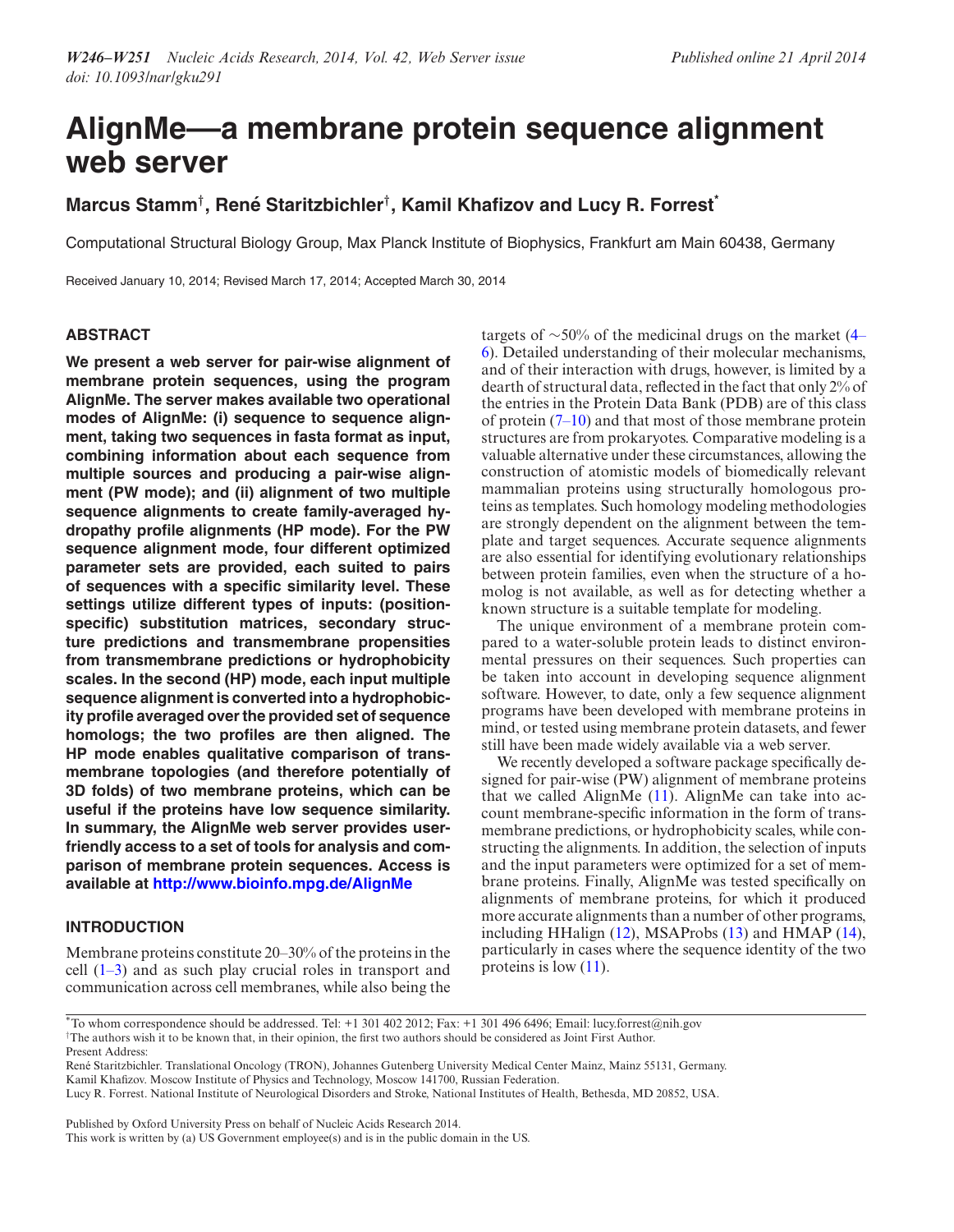Other programs specific for membrane proteins include MP-T, which uses environment-specific substitution matrices for generating sequence-to-structure alignments [\(15\)](#page-4-0). In this context, MP-T is limited to alignments for which one structure is known. As yet, MP-T is not available directly via a web server, except within the Memoir online membrane protein homology modeling workflow [\(16\)](#page-5-0).

Two other programs specifically designed for membrane proteins, namely PRALINE<sup>TM</sup> [\(17\)](#page-5-0) and TM-Coffee [\(18\)](#page-5-0), are available exclusively as web servers and are mainly intended for constructing multiple-sequence alignments (MSAs); we note that these were not previously compared with AlignMe as they could not be tested with the large data set of PW alignments used for the assessment [\(11\)](#page-4-0). A number of other MSA web servers not designed specifically for membrane proteins also exist, including Clustal Omega [\(19\)](#page-5-0), PicXAA [\(20,21\)](#page-5-0) and PSI-Coffee [\(18\)](#page-5-0); these also could not be tested on the large data set used  $(11)$ .

To provide an accessible interface for membrane proteinspecific sequence alignments, we developed a web server for AlignMe. The interface allows for two different types of alignment. In the first mode, accurate PW sequence alignments can be generated, such as those required for comparative modeling. The second mode (HP) allows for comparison of family-averaged hydrophobicity profiles by alignment of two sets of sequence homologues; this mode is based on the methodology of Lolkema and Slotboom [\(22,23\)](#page-5-0), which has been shown to be useful for visualization and comparison of transmembrane topologies [\(22–26\)](#page-5-0).

The AlignMe software is very flexible, and therefore numerous user-specified options have been made available on the web interface. However, we also provide default, optimized parameters, so that alignments can be computed with minimal human intervention and expertise.

In the following, we describe the available options on the AlignMe web server, including a new fast PW alignment approach. Finally, we briefly mention enhancements that will be incorporated in the future.

# **THE WEB SERVER**

[The web server can be accessed from](http://www.bioinfo.mpg.de/AlignMe) http://www.bioinfo. mpg.de/AlignMe and [http://forrestlab.org/AlignMe,](http://forrestlab.org/AlignMe/) and supports all major web browsers (Mozilla Firefox v26, Google Chrome v31, Internet Explorer v11, Safari v7.0). A login to the website is not required but an email address can be provided for users that wish to receive their alignment results via email. In addition, the AlignMe manual and Unix source code are available for download at [http://www.bioinfo.mpg.de/AlignMe/download/.](http://www.bioinfo.mpg.de/AlignMe/download/)

Aside from the home page, and a frequently asked questions page, the web server provides two other tabs that link to either (i) the PW sequence-to-sequence alignment mode or (ii) the hydropathy profile (HP) alignment mode of AlignMe. More details of these two modes are described below.

The current hardware configuration of the web server is a shared resource that includes 208 CPU cores hosted on either Intel Xeon quad-core 3 GHz Woodcrest processors with 8GB shared RAM or 8-core 2.4 GHz Nehalem processors with 36GB shared RAM. A maximum of 208 jobs can be run concurrently.

#### **The AlignMe PW sequence-to-sequence alignment mode**

*Usage of the PW alignment mode.* AlignMe uses the standard Needleman-Wunsch algorithm (in serial  $C/C++code$ ) for PW alignments, and the only required input is two protein sequences in standard fasta format. However, AlignMe has been designed to be flexible in handling other input descriptors––essentially anything that reflects the nature of the relationship between two proteins––which can then be used to guide the PW alignment. This flexibility has also been conferred to the web server, so the user can customize all inputs and alignment parameters if required.

*Standard parameter sets.* For normal usage, we provide four optimized sets of gap penalties and input parameters that lead to accurate alignments under specific circumstances, according to an analysis using BAliBASE reference set 7 of membrane proteins  $(27,28)$ , compared with a number of other available methods [\(11\)](#page-4-0); see also Tables [1](#page-2-0) and [2.](#page-2-0) The optimized parameter sets are as follows:

- 1) AlignMe PST: for aligning distantly related proteins, i.e. with a sequence identity  $\langle 15^\circ \rangle$ . The inputs consist of a position-specific substitution matrix, PSSM (P), a secondary structure prediction (S) and a transmembrane prediction (T). This strategy resulted in 1.8–7.5% more correctly aligned positions on 206 PW alignments of the BAliBASE ion and pgta families, and significantly smaller shift errors over the whole dataset than the next best method (HMAP or HHalign) [\(11\)](#page-4-0). To generate the PSSM, a PSI-BLAST search is carried out, which typically takes minutes.
- 2) AlignMe PS: for aligning low-homology proteins (∼15– 45% sequence identity). This version is similar to AlignMe PST but omits the membrane prediction. This combination provided the best overall strategy of those tested, giving 6.5% more correctly aligned positions, and smaller shift errors than the next best method (HMAP), over all 15 447 PW BAliBASE alignments [\(11\)](#page-4-0).
- 3) AlignMe P: for aligning closely related proteins  $($ >45%). This approach only considers sequence information since it uses only the PSSM and none of the predictions. This strategy results in 4.1% more correctly aligned positions, and significantly smaller shift errors, in alignments of the dtd and photo families of the BAliBASE set 7 than the next best method (HMAP) [\(11\)](#page-4-0).
- 4) Fast: for a quick response, the PSI-BLAST search needed for the PST, PS and P versions [\(11\)](#page-4-0) is best avoided. The web server provides such a fast  $(<3 s)$  albeit less accurate mode (see below for details).

*Available input descriptors.* As for the local version of AlignMe, the web user can define their own alignment parameters and has a choice of input descriptors in three different forms: substitution matrices (BLOSUM62, PHAT, SLIM, VTML or PSI-BLAST PSSM); amino-acid parameters, such as hydrophobicity scales (including values from Eisenberg and Weiss, Hessa *et al.*, Kyte and Doolittle or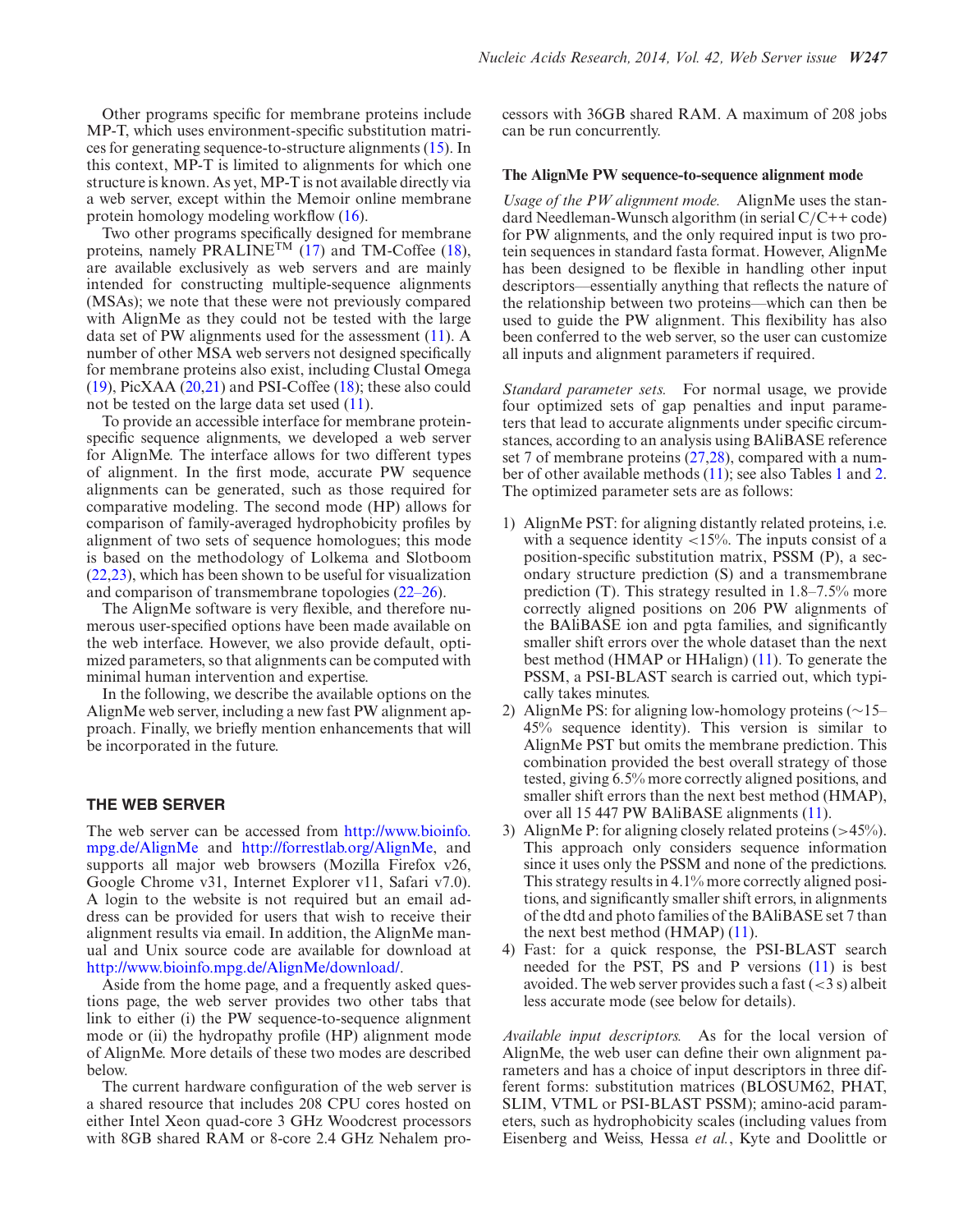|                                              | ion             | Nat             | ptga            | 7tm            | dtd             | acr             | photo           | msl             | mean |
|----------------------------------------------|-----------------|-----------------|-----------------|----------------|-----------------|-----------------|-----------------|-----------------|------|
| AlignMe P                                    | 38.90           | 43.50           | 42.10           | 42.50          | 67.10           | 87.00           | 87.90           | 82.50           | 61.4 |
| AlignMe<br><b>PS</b>                         | 45.20           | 66.20           | 64.80           | 65.90          | 76.00           | 89.70           | 87.60           | $82.30*$        | 72.2 |
| AlignMe<br><b>PST</b>                        | 48.10           | 58.60           | 58.78           | 59.40          | 71.20           | 86.30           | 82.90           | 76.50           | 67.7 |
| AlignMe<br>Fast                              | 40.94           | 53.33           | 54.86           | 60.93          | 66.67           | 82.13           | 79.94           | 77.45           | 64.5 |
| Number of<br>alignments <sup>a</sup>         | 1326            | 1711            | 1275            | 8128           | 1485            | 903             | 528             | 91              |      |
| Sequence<br>identity<br>$(^{0}_{0})^{\rm b}$ | $11.7 \pm 13.8$ | $14.3 \pm 10.8$ | $15.9 \pm 12.1$ | $18.2 \pm 9.7$ | $18.7 \pm 11.5$ | $26.9 \pm 11.3$ | $27.3 \pm 16.9$ | $35.3 \pm 13.5$ |      |

<span id="page-2-0"></span>Table 1. Accuracy of the AlignMe Fast parameter set: Percentage of residues aligned correctly in PW sequence alignments from the BALiBASE reference set 7

Entries in bold in all tables indicate the highest or best scores in that column. \*Values marked with an asterisk in all tables are not significantly different from the highest/best score in a column according to a PW Wilcoxon signed rank test. Mean = mean percentage of correctly aligned residues over averages<br>for eight families. <sup>a</sup>Number of PW alignments. <sup>b</sup>Mean (±standard dev family. Families are sorted by the average sequence identity.

**Table 2.** Accuracy of the AligneMe Fast parameter set: Average shift error in PW alignments of the BALiBASE reference set 7

|                                   | ion             | Nat             | ptga            | 7tm            | dtd             | acr             | photo           | msl             | mean          |
|-----------------------------------|-----------------|-----------------|-----------------|----------------|-----------------|-----------------|-----------------|-----------------|---------------|
| AlignMe P<br>AlignMe<br><b>PS</b> | 29.92<br>28.83  | 48.71<br>2.46   | 33.98<br>3.12   | 47.58<br>3.67  | 9.83<br>1.71    | $1.09*$<br>0.33 | 0.31<br>$0.36*$ | 0.59<br>0.42    | 21.50<br>5.11 |
| AlignMe<br><b>PST</b>             | 13.83           | 3.24            | 5.39            | 11.82          | 3.46            | 0.42            | 0.31            | 0.47            | 4.87          |
| AlignMe<br>Fast                   | 28.18           | 4.21            | 10.10           | 4.27           | 4.14            | 0.84            | 0.58            | 0.71            | 6.63          |
| Number of<br>alignments           | 1326            | 1711            | 1275            | 8128           | 1485            | 903             | 528             | 91              |               |
| Sequence<br>identity<br>$(\%)$    | $11.7 \pm 13.8$ | $14.3 \pm 10.8$ | $15.9 \pm 12.1$ | $18.2 \pm 9.7$ | $18.7 \pm 11.5$ | $26.9 \pm 11.3$ | $27.3 \pm 16.9$ | $35.3 \pm 13.5$ |               |

The shift error is calculated as the number of positions by which a given residue is misaligned, summed over the length of the alignment and averaged over all alignments. See Table 1 for more details.

Wimley and White) or per-residue profiles, such as a transmembrane prediction from OCTOPUS or a secondarystructure prediction from PSIPRED 3.2. For details see Stamm *et al.* [\(11\)](#page-4-0). The amino-acid scales can be windowaveraged in different ways (e.g. using a triangular form) over any length of window. There are no limits on the number of matrices, scales or profiles that can be combined. However, the different input parameters should be weighted according to the range of values within that scale to prevent bias; details are provided in the user manual.

*Outputs.* The output from the PW sequence-to-sequence mode includes the PW alignment of the two amino-acid sequences in ClustalW format, the corresponding sequence identity and the percentage of matched positions. Plots are presented that provide a simple representation of the similarity of hydrophobicity, secondary-structure or transmembrane predictions of the two proteins (see Figure [1\)](#page-3-0). In addition, the table of hydrophobicity and/or prediction values for each alignment position is displayed at the bottom of the results page, allowing the user to customize the representation of the data. Finally, a summary of the input parameters used for the alignment is provided. All output files can be downloaded separately or together as a single (archive) file.

Results are stored for 14 days on the server and can be retrieved using a Job Identifier (ID), which is provided on the results page.

*Accuracy of the Fast PW version of AlignMe.* The AlignMe PST, PS and P versions rely on a PSI-BLAST search as well as on secondary structure or transmembrane predictions, and therefore require several minutes to compute. Here, we developed a fast mode of AlignMe to provide the highest possible accuracy for a PW membrane protein alignment without a PSI-BLAST search. Specifically, we selected the combination of inputs that resulted in the best (lowest) alignment difference (AD) score after optimizing against the HOMEP2 membrane protein training data set (Figure [2\)](#page-3-0); the AD score favours matching of residues as well as shorter shift errors [\(11\)](#page-4-0). The most accurate fast version of AlignMe combines a substitution matrix (VTML [\(29,30\)](#page-5-0)) with a hydrophobicity scale (from Hessa, White and von Heinje, HWvH [\(31\)](#page-5-0)); see Figure [2](#page-3-0) for details.

We compared the accuracy of the four versions of AlignMe using an independent data set of alignments not used for training, namely the BAliBASE reference set 7 of membrane proteins (Tables 1 and 2). The 'fast' version of AlignMe is somewhat less accurate than the other three ver-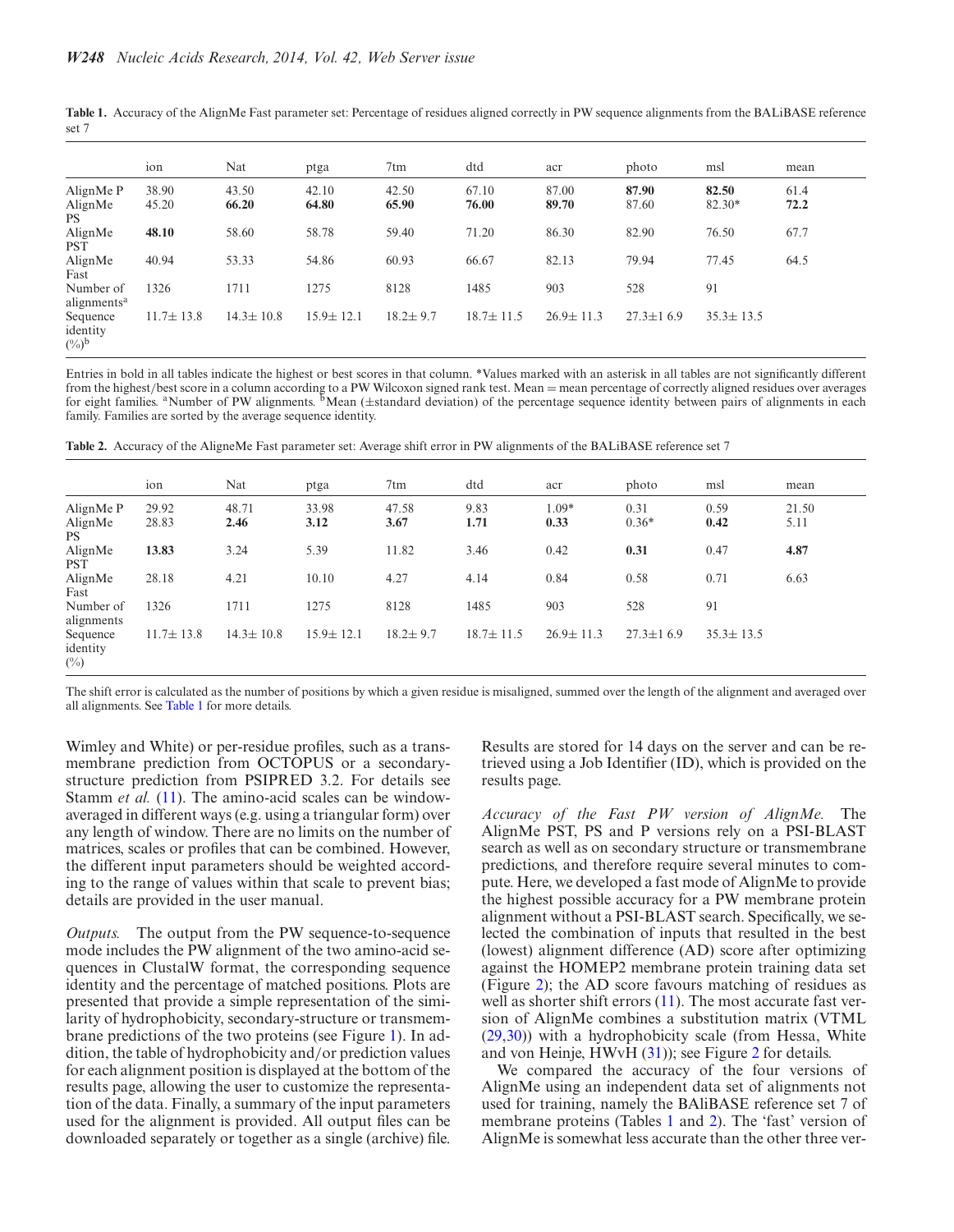<span id="page-3-0"></span>

**Figure 1.** Example output of aligned transmembrane helix probability values for an AlignMe alignment. The sequences of *Escherichia coli* cytochrome b (PDB identifier 4GD3 chain A; red line) and *Nostoc sp. PCC7120* cytochrome  $b_6f$  (PDB identifier 2ZT9 chain A; green line) were PW aligned (in PW mode) using the PST parameter set. The transmembrane helix probability from OCTOPUS is plotted for each position in the alignment. Values close to 1 indicate a high likelihood of that sequence being in the membrane. Gaps introduced during alignment are indicated by dots beneath the alignment in the color corresponding to the sequence in which the gap was introduced. In some output plots from AlignMe, a horizontal blue line may be present, indicating that a threshold of probability (usually 0.5) was used to define whether a residue is in a conserved element or not, for selection of the gap penalties. In the AlignMe PST mode, the gap penalty definition threshold is assigned based on the secondary structure prediction not the transmembrane prediction, and is thus not shown in the current figure.

sions on BAliBASE, but appears to provide a compromise between the PST, PS and P parameter sets, depending on the sequence identity range. Due to its speed, this fast mode therefore provides a useful first-pass approach, e.g. to approximate the sequence identity of a pair of sequences before selecting the AlignMe PST, PS or P mode to obtain the most accurate alignment.

#### **Alignment of Family-averaged HPs using two MSAs (HP mode)**

*Usage of the HP mode.* The transmembrane topology of a membrane protein is reflected in the shape of the hydrophobicity of its sequence, with strong peaks in the most hydrophobic transmembrane segments. Since hydrophobicity is typically conserved in transmembrane helices during evolution, these profiles can contain similar global features even in very distantly related proteins. Although lacking in detail, as well as a meaningful significance score, comparison of HPs can provide an intuitive overview of the similarities between transmembrane topologies of two proteins [\(22–24\)](#page-5-0). Averaging each of the input profiles over a set of sequence homologues, in a so-called family-averaged HP, can smooth out noise and sequence-specific detail, making comparisons clearer  $(22-24)$ . To date, the ability to generate these aligned HPs has not been readily available to the community. On the AlignMe web server, we provide a simple interface to such comparisons via the 'alignment of two MSAs' tab.



**Figure 2.** Identification of the optimal combination of inputs for a fast mode of AlignMe, developed for the web server. Alignments generated for the HOMEP2 data set of proteins are compared with the reference alignments using the AD score, according to Stamm *et al.* [\(11\)](#page-4-0). Alignments were generated using (**A**) a single input, either a substitution matrix or a hydrophobicity scale or (**B**) combinations of these two inputs. Hydropathy scale inputs were aligned without any window-averaging, or using rectangular-, sinusoidal- or triangular-shaped window-averaging of the scores along the sequence. In some cases (black bars), a threshold of hydrophobicity  $= 0$  was used to assign different gap penalties in either conserved (hydrophobic) or variable (polar) regions of the sequence. Alignment accuracy improved (less negative AD scores) using combinations of matrices with hydrophobicity scales. The alignments most similar to the references were obtained using the VTML matrix and the HWvH hydrophobicity scale averaged over a 13-residue long triangular window, while applying different gap penalties in different regions of the alignment according to the aforementioned threshold. The optimized gap penalty values for these settings were:  $p_o^{\text{above}} = 11.0$ ,  $p_e^{\text{above}} = 4.4$ ,  $p_o^{\text{below}} = 18.0$ ,  $p_e^{\text{below}} = 1.3$ ,  $p_o^{\text{terminal}} = 13.1$  and  $p_e^{\text{terminal}} = 0.9$ .

*Inputs.* To obtain family-averaged HPs, the sequence homologues must be supplied in the form of MSAs, one for each input family, although individual HPs can also be analyzed by providing a single sequence. The sequences within a provided MSA must be aligned (i.e. including gaps so that all entries are the same length) and in fasta format. Thus, the user would typically first carry out a PSI-BLAST search for sequence homologues of each query protein, and align each set of homologues with a MSA program, such as Clustal Omega [\(19\)](#page-5-0). There is no limit on the size (length or number of sequences) of the membrane protein MSAs that can be provided when using the HP mode. AlignMe then calculates the average hydrophobicity value for every position (i.e. column) in the MSA to produce a family-averaged HP.

*Provided parameter sets.* The pre-defined parameter set provided on the web server for HP alignments was obtained previously by a systematic optimization procedure designed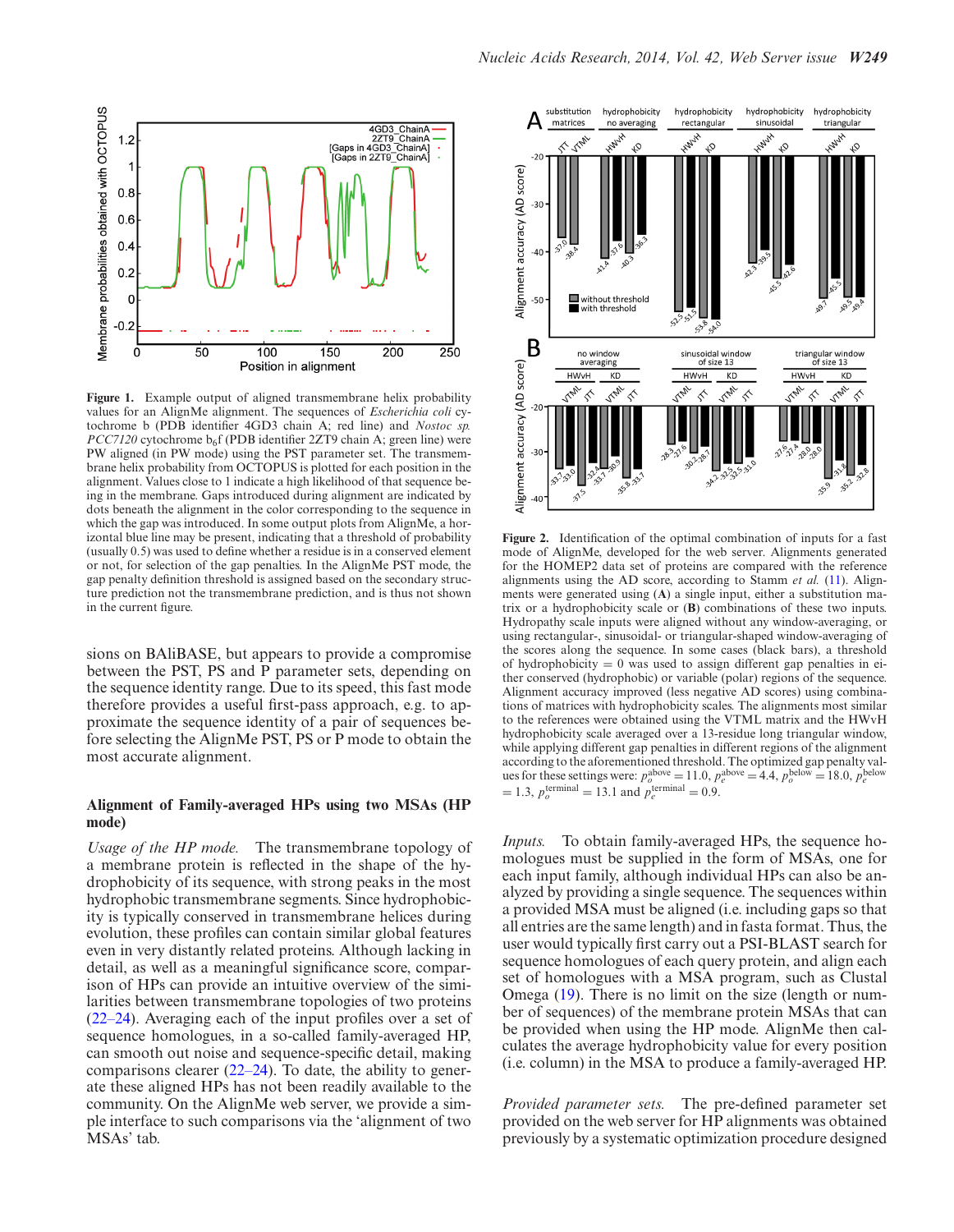<span id="page-4-0"></span>to identify five-transmembrane domains in a hydropathyprofile search, and adjusted slightly for alignment rather than detection [\(24\)](#page-5-0). Specifically, values from the HWvH hydrophobicity scale [\(31\)](#page-5-0) are smoothed using a 15-residue long, triangular sliding window, using the following gap penalties:  $p_e^{\text{above}} = 2.5$ ,  $p_e^{\text{above}} = 1.0$ ,  $p_e^{\text{below}} = 1.0$ ,  $p_e^{\text{below}} = 0.85$ ,  $p_e^{\text{terminal}} = 0.25$  and  $p_e^{\text{terminal}} = 0.25$ , where the hydrophobicity threshold used to assign 'above' and 'below' was –0.5. However, users have a choice of hydrophobicity scale and/or gap penalties.

An additional parameter in the profile-to-profile alignments is the fraction of allowed gaps, which defines the number of low-confidence columns in the input MSA that will be considered. The default value is 0.5, meaning that columns containing  $>50\%$  gaps are ignored.

*Outputs.* The two averaged profiles from the input MSAs are aligned to one another by treating them as standard profiles, as in the PW mode. Alignments of two MSAs are presented in a hydropathy plot, and in a PW sequence alignment of the first sequence of each of the two MSAs in ClustalW format, as well as in a table of the hydropathy values. Gaps in the alignment that were present in the original MSAs are represented by a '.' symbol, whereas gaps introduced during the alignment of the averaged HPs are indicated with a '-' symbol. Input parameters and results can be downloaded separately or all in a single file.

*Example applications of HP mode alignments.* HPs have been used in a number of studies to assess the topological similarity of two proteins with very low or undetectable sequence similarities. For example, evolutionary relationships have been illustrated between neurotransmitter:sodium symporters, sodium:solute symporters and members of the amino-acid/polyamine/organocation superfamily [\(32\)](#page-5-0); between internal structural repeats of transporters [\(24\)](#page-5-0); between the 2-hydroxycarboxylate transporters (2HCT) and so-called ESS transporter families [\(33,34\)](#page-5-0); between a multidrug and toxin extrusion transporter and the inner membrane flippase Wzx [\(35\)](#page-5-0); as well as between the SLC13 and SLC34 transporter families [\(26\)](#page-5-0). The same basic approach was also used in the Mem-Gen classification of numerous secondary transporters (36– [38\), in a comparison of members of the sodium-phosphate](#page-5-0) transporter family NaPi-II  $(25)$ , and to identify a putative ancestral half-transporter [\(24\)](#page-5-0).

# **CONCLUSION**

The AlignMe web server provides a user-friendly interface for a set of sequence alignment approaches specifically tuned to membrane proteins. In the PW option the user can readily compute PW alignments suitable, e.g. for homology modeling. To estimate the sequence identity of the protein pairs, the user might first use the fast mode, before running the slower, but more accurate mode most suited to the detected sequence identity range.

The second functionality provided, namely of HP alignments, provides for the first time a user-friendly interface for comparing the topological nature of two membrane pro-

teins, as originally developed by Lolkema and Slotboom  $(22,23)$ .

Future developments will include the ability to accurately align  $\beta$ -barrel proteins, which exhibit distinct properties, and fold classification, to score a sequence against all known membrane protein structures.

#### **ACKNOWLEDGEMENT**

We thank members of the Forrest lab for beta-testing the web server, and the 'infrastructure for bioinformatic applications' team from the Computing Centre (RZG) of the Max Planck Society, Garching, Germany for servers and assistance.

#### **FUNDING**

DFG (German Research Foundation), Collaborative Research Center 807 'Transport and Communication across Biological Membranes'; Max Planck Society; Intramural Research Program of the National Institutes of Health, NINDS. Source of Open Access funding: National Institutes of Health, National Institute of Neurological Disorders and Stroke (NIH-NINDS).

*Conflict of interest statement.* None declared.

#### **REFERENCES**

- 1. Jones,D.T. (1998) Do transmembrane protein superfolds exist? *FEBS Lett.*, **423**, 281–285.
- 2. Krogh,A., Larsson,B., von Heijne,G. and Sonnhammer,E.L. (2001) Predicting transmembrane protein topology with a hidden Markov model: application to complete genomes. *J. Mol. Biol.*, **305**, 567–580.
- 3. Nugent,T. and Jones,D.T. (2009) Transmembrane protein topology prediction using support vector machines. *BMC Bioinform.*, **10**, 159.
- 4. Russ,A.P. and Lampel,S. (2005) The druggable genome: an update. *Drug Discov. Today*, **10**, 1607–1610.
- 5. Drews,J. (2000) Drug discovery: a historical perspective. *Science*, **287**, 1960–1964.
- 6. Hopkins,A.L. and Groom,C.R. (2002) The druggable genome. *Nat. Rev. Drug Discov.*, **1**, 727–730.
- 7. Berman,H.M., Westbrook,J., Feng,Z., Gilliland,G., Bhat,T.N., Weissig, H., Shindyalov,I.N. and Bourne,P.E. (2000) The Protein Data Bank. *Nucleic Acids Res.*, **28**, 235-242.
- 8. Tusnady,G.E., Dosztanyi,Z. and Simon,I. (2004) Transmembrane proteins in the Protein Data Bank: identification and classification. *Bioinformatics*, **20**, 2964–2972.
- 9. Tusnady,G.E., Dosztanyi,Z. and Simon,I. (2005) PDB TM: selection and membrane localization of transmembrane proteins in the protein data bank. *Nucleic Acids Res.*, **33**, D275–D278.
- 10. Kozma,D., Simon,I. and Tusnady,G.E. (2013) PDBTM: Protein Data Bank of transmembrane proteins after 8 years. *Nucleic Acids Res.*, **41**, D524–D529.
- 11. Stamm,M., Staritzbichler,R., Khafizov,K. and Forrest,L.R. (2013) Alignment of helical membrane protein sequences using AlignMe. *PloS One*, **8**, e57731.
- 12. Söding, J. (2005) Protein homology detection by HMM-HMM comparison. *Bioinformatics*, **21**, 951–960.
- 13. Liu,Y., Schmidt,B. and Maskell,D.L. (2010) MSAProbs: multiple sequence alignment based on pair hidden Markov models and partition function posterior probabilities. *Bioinformatics*, **26**, 1958–1964.
- 14. Tang,C.L., Xie,L., Koh,I.Y., Posy,S., Alexov,E. and Honig,B. (2003) On the role of structural information in remote homology detection and sequence alignment: new methods using hybrid sequence profiles. *J. Mol. Biol.*, **334**, 1043–1062.
- 15. Hill,J.R. and Deane,C.M. (2013) MP-T: improving membrane protein alignment for structure prediction. *Bioinformatics*, **29**, 54–61.